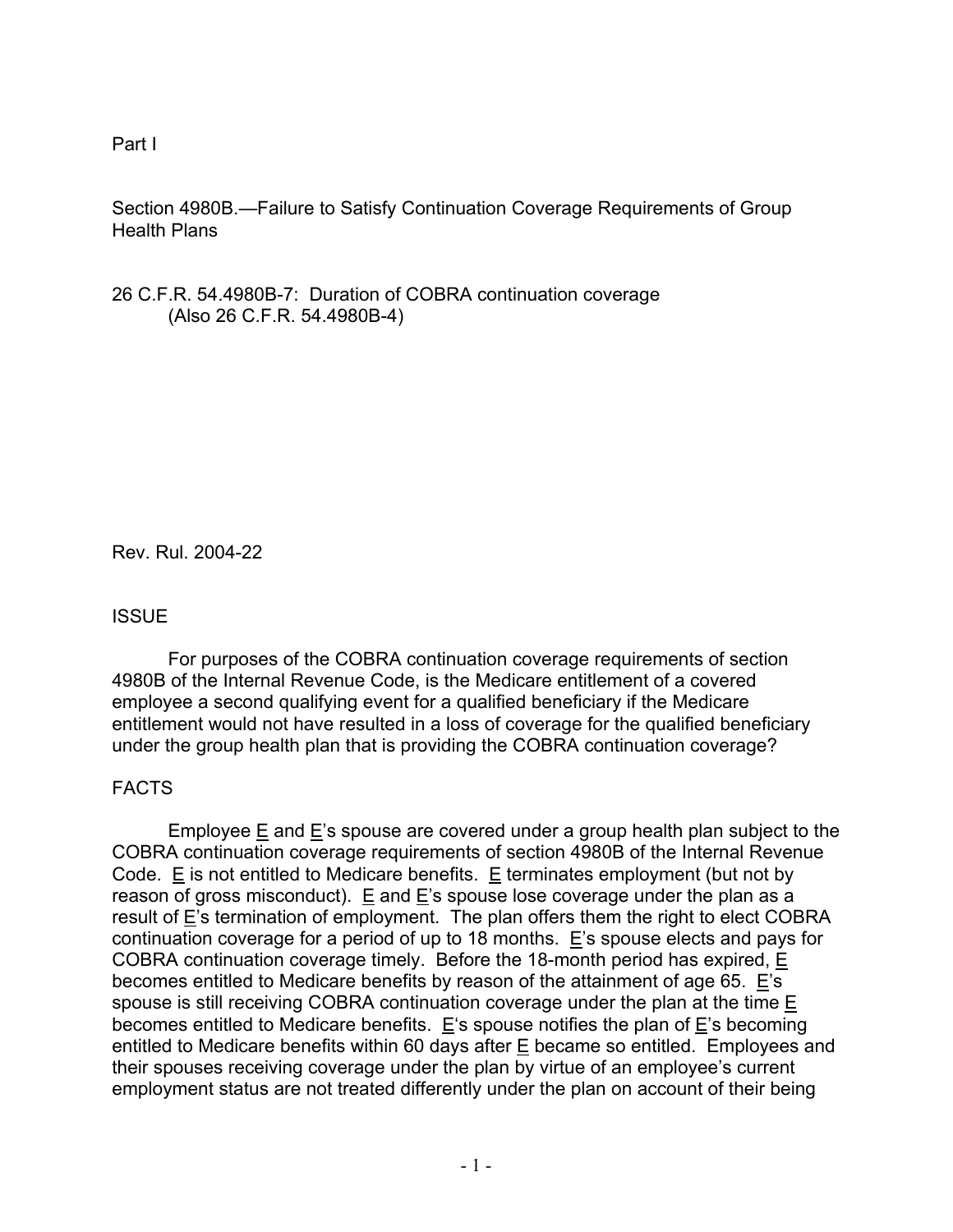age 65 or older, nor on account of their being entitled to Medicare benefits by reason of the attainment of age  $65<sup>1</sup>$ 

## LAW AND ANALYSIS

Section 4980B of the Code requires certain group health plans to make continuation coverage available to certain individuals who would otherwise lose their coverage under the plan as a result of certain occurrences (the COBRA continuation coverage requirements). Section 4980B imposes an excise tax if a plan subject to the COBRA continuation coverage requirements fails to comply with them.

Under section 4980B, the obligation of a plan to make COBRA continuation coverage available arises in connection with a qualifying event. The individuals to whom COBRA continuation coverage must be made available are qualified beneficiaries.

Under Q&A-1 of §54.4980B-3 of the Miscellaneous Excise Tax Regulations, a qualified beneficiary is any individual who is covered under a group health plan on the day before a qualifying event by virtue of being on that day a covered employee or the spouse or a dependent child of a covered employee. However, a covered employee can be a qualified beneficiary only in connection with a qualifying event that is a termination (or reduction of hours) of the covered employee's employment or that is the bankruptcy of the employer. Under Q&A-2 of §54.4980B-3, a covered employee is generally any individual who is or was provided coverage under a group health plan by virtue of the performance of services for the employer maintaining the plan or by virtue of membership in the employee organization maintaining the plan. Under Q&A-1(f) of

 $\overline{a}$ <sup>1</sup> The Medicare Secondary Payer (MSP) provisions of the Social Security Act that apply with respect to individuals entitled to Medicare based on the attainment of age 65 -- generally referred to as the "working aged" MSP provisions (section 1862(b)(1)(A), 42 U.S.C. 1395y(b)(1)(A)) -- include two restrictions on most group health plans that are subject to the COBRA continuation coverage requirements. (The working aged MSP provisions and the COBRA continuation coverage requirements both include an exception for plans maintained by an employer with fewer than 20 employees. However, they differ in how the 20 employees are counted, creating the possibility that a plan exempt under one law will be subject to the other law.)

First, the working aged MSP provisions prohibit a group health plan from taking into account that an individual (or the individual's spouse) who is covered under the plan by virtue of the individual's current employment status with an employer is entitled to Medicare benefits by reason of the attainment of age 65 . Second, the working aged MSP provisions also require a group health plan to provide that any individual age 65 or older (and the spouse age 65 or older of any individual) who has current employment status with an employer is entitled to the same benefits under the plan under the same conditions as any individual (or spouse) under age 65.

The MSP provisions also prohibit a large group health plan (a plan of an employer that employs at least 100 employees) from taking into account that an individual or a member of an individual's family who is covered under the plan by virtue of the individual's current employment status with an employer is entitled to Medicare based on disability. (42 U.S.C. 1395y(b)(1)(B).) In addition, the MSP provisions generally prohibit a plan from taking into account that an individual is eligible for or entitled to Medicare benefits based on end stage renal disease during a coordination period of 30 months. (42 U.S.C. 1395y(b)(1)(C).)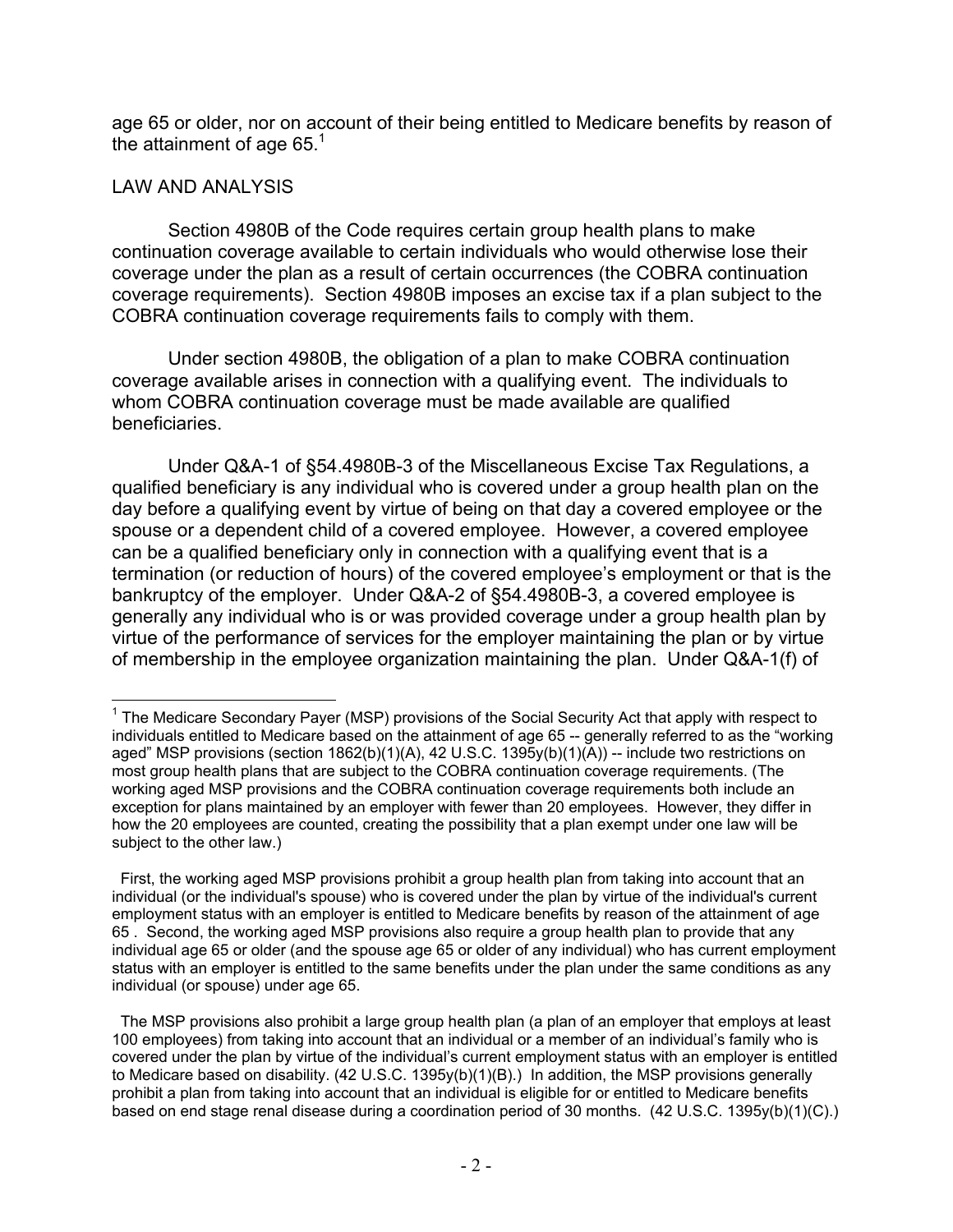§54.4980B-3, an individual ceases to be a qualified beneficiary if the individual does not elect COBRA continuation coverage by the end of the election period; an individual also ceases to be a qualified beneficiary when the plan no longer has an obligation to make COBRA continuation coverage available to the individual under the rules prescribing how long COBRA continuation coverage must be made available.

Section 4980B(f)(3) of the Code lists six categories of events and defines them as qualifying events if, but for the COBRA continuation coverage required to be provided, they would result in a loss of coverage of a qualified beneficiary. The categories of qualifying events include the termination (other than by reason of gross misconduct), or reduction of hours, of a covered employee's employment and the covered employee's becoming entitled to Medicare benefits under title XVIII of the Social Security Act. Q&A-1(c) of §54.4980B-4 defines what is a loss of coverage for purposes of determining if a listed event is a qualifying event, requiring that the listed event cause the covered employee or the covered employee's spouse or dependent child to cease to be covered under the same terms and conditions as in effect immediately before the event. Q&A-1(c) of §54.4980B-4 clarifies that a loss of coverage need not occur immediately after the event so long as it occurs before the end of the maximum coverage period.

Q&A-4 of §54.4980B-7 describes the end of the maximum coverage period. In the case of a qualifying event that is a termination (or reduction of hours) of employment, the maximum coverage period generally ends 18 months after the qualifying event (29 months if a disability extension applies). In the case of a qualifying event that is a covered employee's becoming entitled to Medicare benefits, the maximum coverage period generally ends 36 months after the date of the qualifying event. (Nothing in the statute or regulations prohibits a group health plan from providing coverage that continues beyond the end of the maximum coverage period.)

Q&A-6(b) of §54.4980B-7 describes the circumstances under which a second qualifying event can expand the maximum coverage period of an earlier qualifying event. If a qualifying event that is a termination (or reduction of hours) of employment is followed within the 18-month maximum coverage period (or within the 29-month maximum coverage period in a case in which a disability extension applies) by a qualifying event that gives rise to a 36-month maximum coverage period, then the 18 month (or 29-month) period is expanded to 36 months (measured from the date of the first qualifying event). The expanded period applies only for those individuals who were qualified beneficiaries in connection with the first qualifying event and who are still qualified beneficiaries at the time of the second qualifying event.

The expanded maximum coverage period of Q&A-6 of §54.4980B-7 applies only when the 36-month qualifying event follows the qualifying event that is a termination (or reduction of hours) of employment. (However, Q&A-4(d) of §54.4980B-7 provides a special rule for the measurement of the maximum coverage period in a case where the covered employee's becoming entitled to Medicare benefits precedes the termination (or reduction of hours) of employment; this special rule applies regardless of whether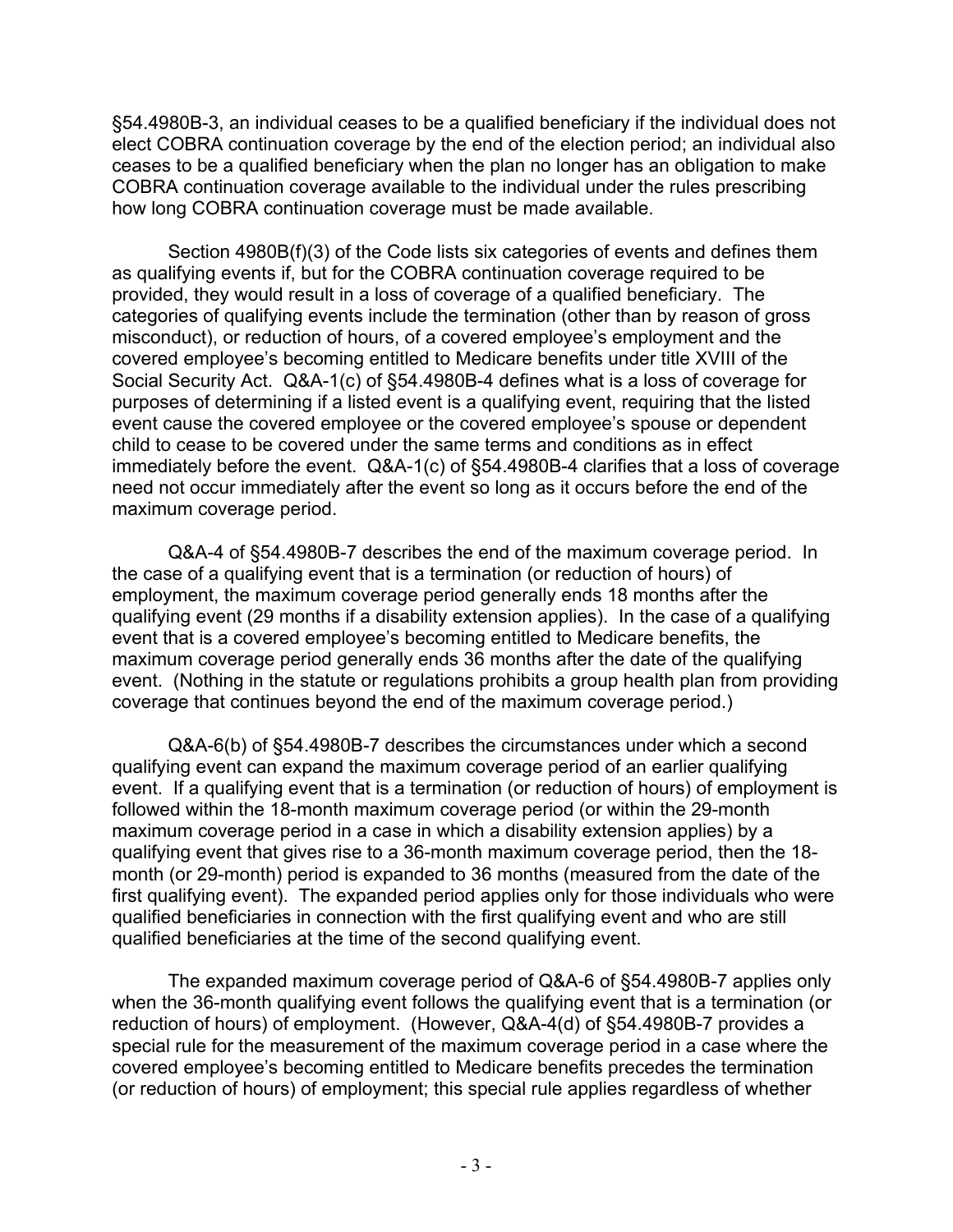the Medicare entitlement is a qualifying event.) Because a covered employee is not a qualified beneficiary with respect to any 36-month qualifying event, the expanded period that applies in connection with a second qualifying event will not apply to a covered employee but only to the spouse or a dependent child of a covered employee.

Based on the statute and regulations, for a spouse or dependent child of a covered employee to be entitled to the expanded maximum coverage period when a second qualifying event occurs, the following three conditions must be satisfied<sup>2</sup>:

- (1) The spouse or dependent child must be a qualified beneficiary in connection with a termination (or reduction of hours) of employment;
- (2) The spouse or dependent child must still be a qualified beneficiary at the time that the 36-month event occurs; and
- (3) The 36-month event must be a qualifying event.

 For a 36-month event to be a qualifying event, it must – but for the required COBRA continuation coverage – result in a loss of coverage for the qualified beneficiary under the plan within the maximum coverage period. In the context of determining if a 36-month event is a second qualifying event, it is necessary to ignore the COBRA continuation coverage provided in connection with the qualifying event that is the termination (or reduction of hours) of the covered employee's employment. The inquiry is whether, in the absence of the first qualifying event, the 36-month event would result in a loss of coverage for the qualified beneficiary under the plan within the maximum coverage period. This determination is made by applying the terms of the plan to the qualified beneficiary as if the covered employee had not experienced the termination (or reduction of hours) of employment and determining if the occurrence of the 36-month event in this hypothetical scenario would result in a loss of coverage for the qualified beneficiary under the plan within 36 months after, generally<sup>3</sup>, the covered employee's actual termination (or reduction of hours) of employment.

In the facts described, the first two conditions for E's Medicare entitlement to be a second qualifying event for E's spouse are satisfied: E's spouse is a qualified beneficiary in connection with E's termination of employment, and E's spouse is still a qualified beneficiary at the time that  $E$  becomes entitled to Medicare benefits.<sup>4</sup> Thus, whether E's spouse is entitled to a period of 36 months of COBRA continuation coverage (measured from the date of E's termination of employment) depends on whether  $E$ 's Medicare entitlement is a qualifying event. The group health plan described complies with the working aged Medicare Secondary Payer provisions of the

 $\overline{a}$  $2$  This revenue ruling does not address any COBRA notice requirement that a qualified beneficiary may have to satisfy in order to be entitled to the expanded maximum coverage period in connection with a second qualifying event.

 $3$  Q&A-4(b) of §54.4980B-7 of the regulations allows a plan to elect to measure the maximum coverage period from the date of a later loss of coverage rather than from the date of the qualifying event.

E's spouse also provided notice to the plan of E's Medicare entitlement within 60 days after E became so entitled. This is relevant in determining whether  $E$ 's spouse has satisfied any COBRA notice requirement that may apply for  $E$ 's spouse to be entitled to the expanded maximum coverage period in connection with the occurrence of a second qualifying event.